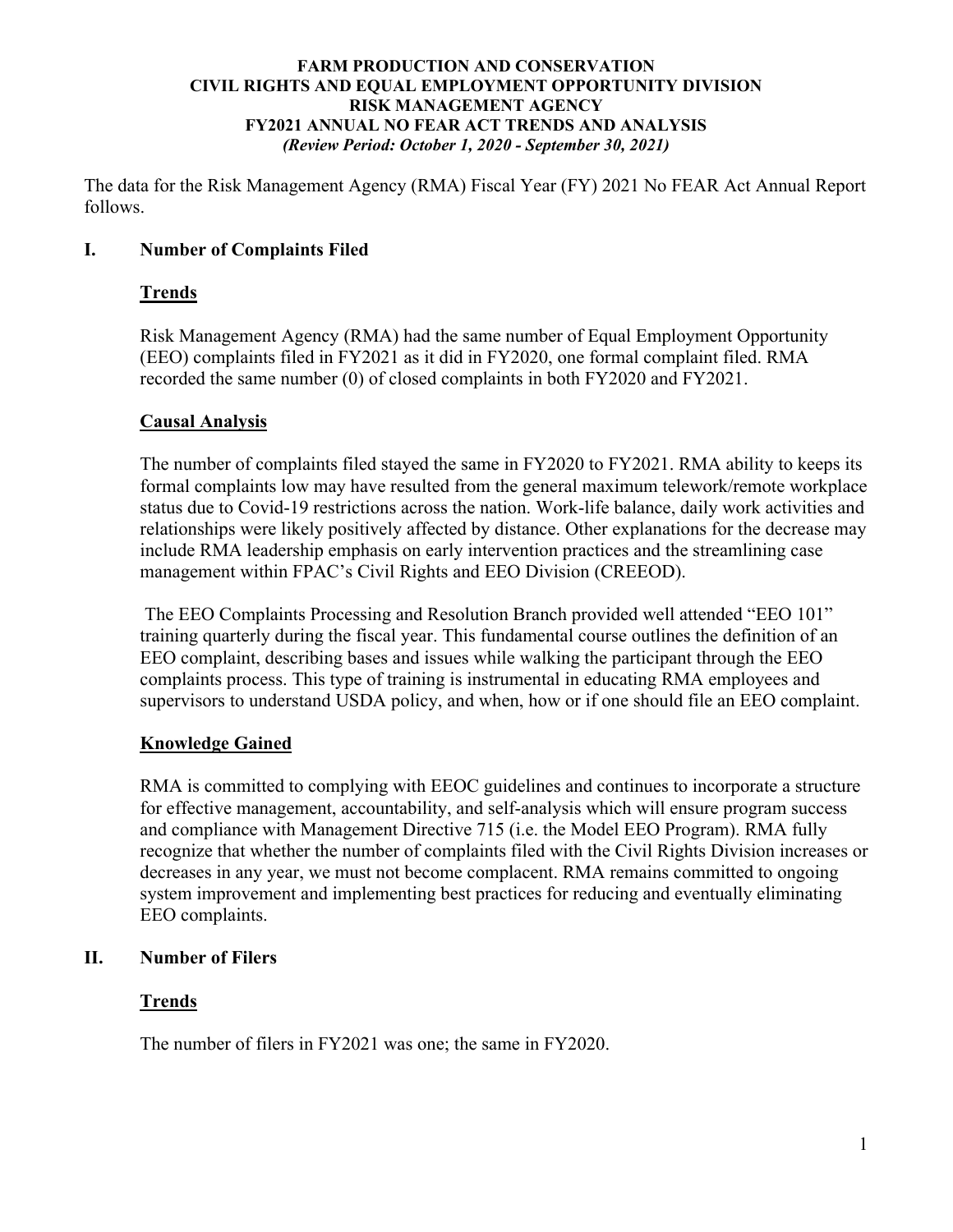## **Causal Analysis**

The continued refreshed implementation and improvements in case management provides consistency in managing administrative case processing. Improved customer service to our external customers played a major role with this diminishing trend.

## **Knowledge Gained**

The willingness of supervisors and managers to engage in addressing workplace challenges and issues at the earliest stages, namely via the Alternative Dispute Resolution Program has been instrumental in reducing the number of pre-complaints progressing to the formal complaint phase.

## **III. Number of Repeat Filers**

#### **Trends**

A review of RMA's data for FY2020 through the end of FY2021 shows no repeat filers.

#### **Causal Analysis**

RMA will continue to take a proactive approach to resolving workplace issues.

## **Knowledge Gained**

RMA is committed to raising awareness of practices and policies that contribute to perceptions of bias or unfairness.

### **IV. Number of Bases Alleged in Complaints**

## **Trends**

During FY2021 and FY2020, of the nine federally protected EEO categories (bases), there were a total of one basis alleged in RMA complaints: Race.

#### **Causal Analysis**

Race has consecutively been alleged in RMA complaints during FY2020 and FY2021.

#### **Knowledge Gained**

Periodic reviews of formal EEO complaint monitoring and tracking data during the fiscal year is crucial to identify the bases alleged in EEO complaints, and provide management and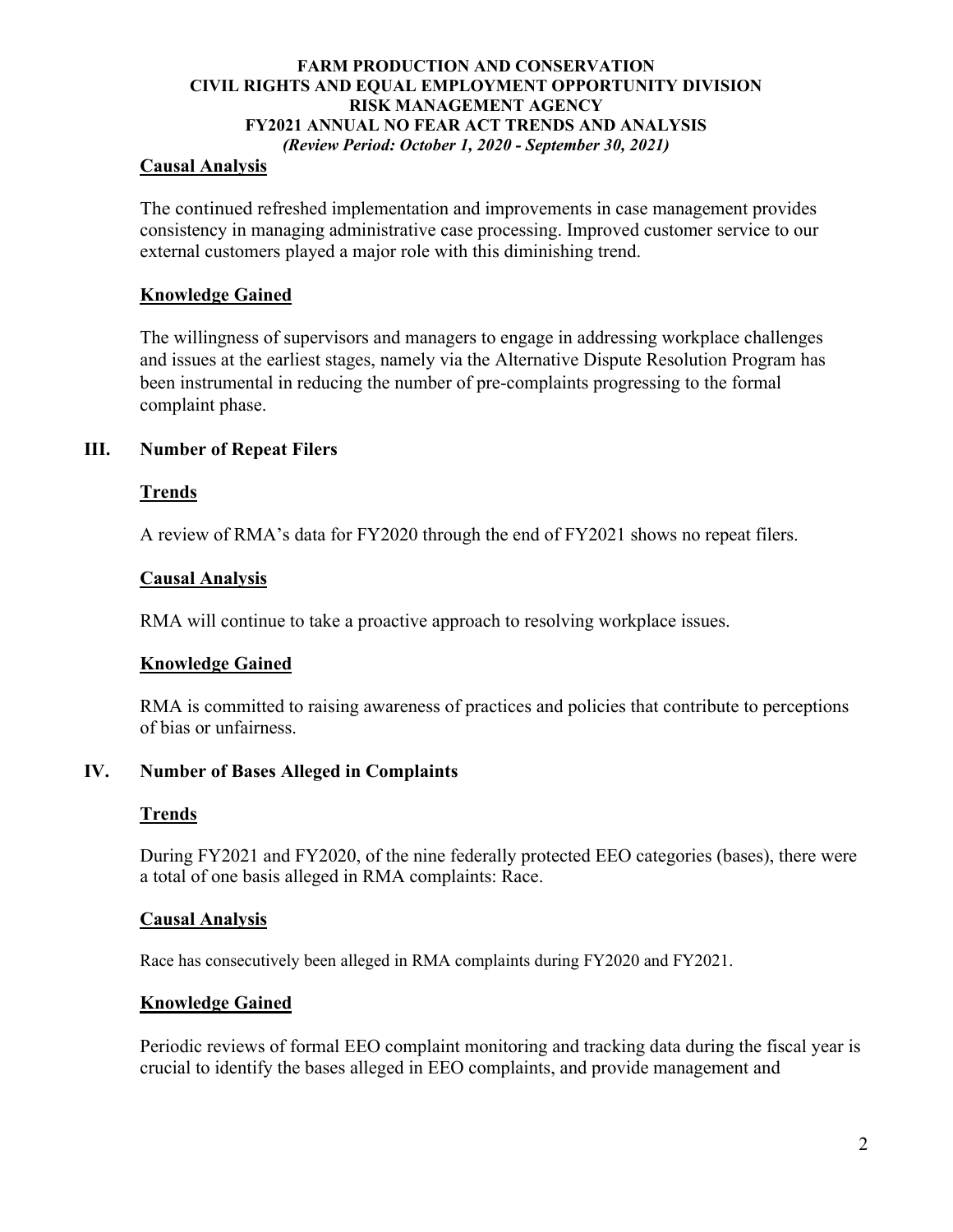supervisors with appropriate Civil Rights, EEO, and HR training to address such areas of concern. Providing managers and supervisors with training on how to preclude discrimination and harassment on the most commonly alleged bases, which include Reprisal and Race, may help reduce the number of claims citing such bases.

# **V. Number of Issues Alleged Complaints**

## **Trends**

The total number of issues alleged in complaints for FY2021 stayed the same as reported in FY2020. Of the one formal complaint filed in FY2021, Promotion/Nonselection was alleged compared to Performance Evaluation/Appraisal cited in FY2020.

## **Causal Analysis**

Allegations dealing with HR personnel practices are generally cited in federal EEO complaints. The organizational restructure and combining of workplace cultures of the mission agencies (RMA, FSA, NRCS, and RMA) may pose difficulties in understanding and implementation of policies, processes, and procedures (i.e. work-place communication style as in top down vs group consensus).

# **Knowledge Gained**

It is imperative to seek out and reaffirm best practices to prevent misunderstanding that occurs in the workplace and to reaffirm and uphold Federal and USDA principles, policies, and procedures. As employees begin to return to the workplace after working from home/remotely during the Covid-19 pandemic, RMA can expect to receive an increased number of requests for reasonable accommodations. As such, CREEOD will work closely with HR to ensure that supervisors and managers are trained on ADA compliance obligations and the interactive process regarding possible requests for reasonable accommodations for eligible employees.

# **VI. Findings of Discrimination**

## **Trends**

Over the two-year analysis review period there were no findings of discrimination.

# **Causal Analysis**

RMA continues to partner with CREEOD to provide Civil Rights and EEO training that includes guidance on discrimination, retaliation, harassment and how to avoid these actions. When allegations of discrimination, harassment, or reprisal are reported to the Civil Rights Program, a thorough inquiry into the allegations are conducted, and prompt and efficient measure(s) are taken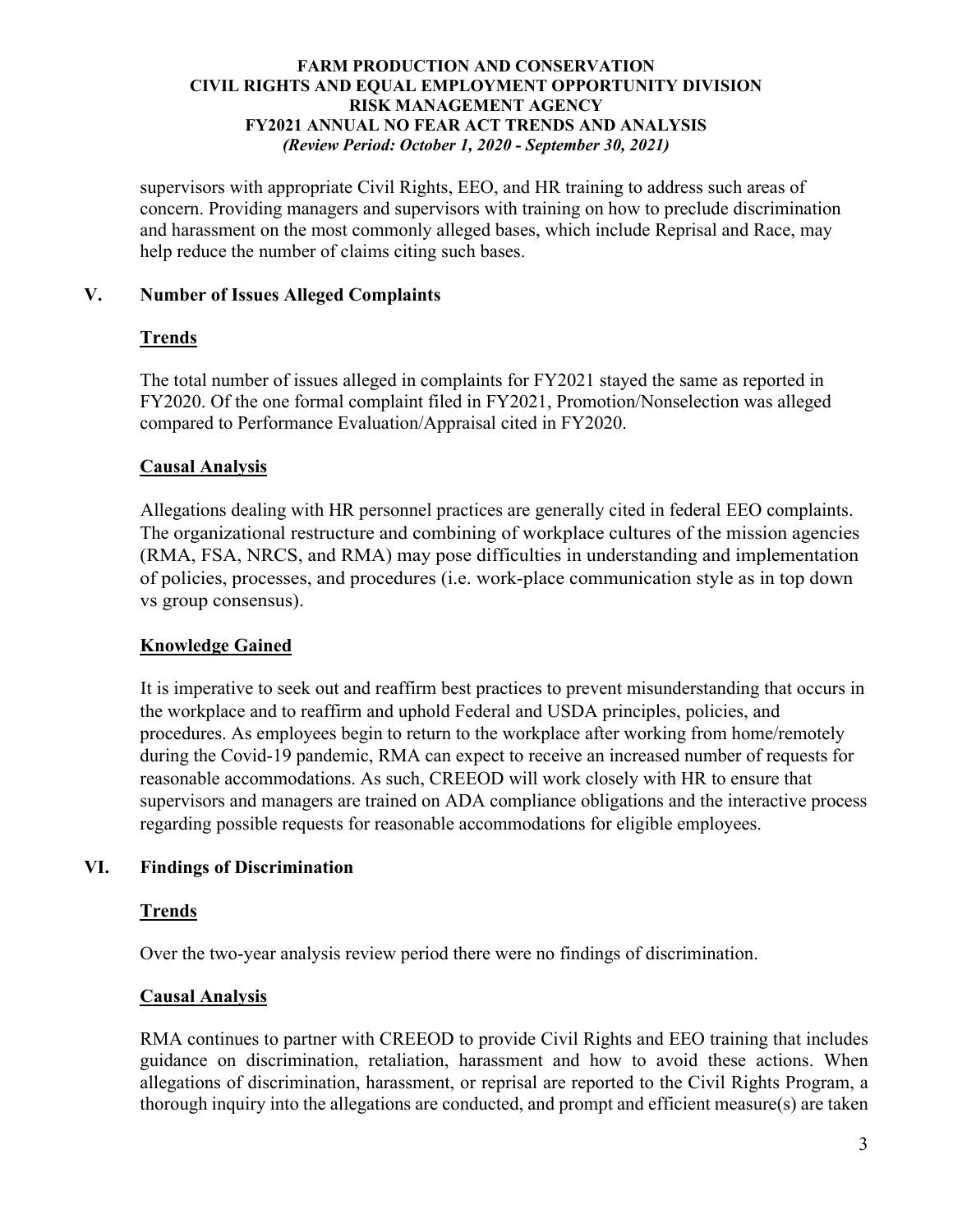if needed. When RMA identifies, unprofessional, inappropriate, or potentially discriminatory behavior, RMA senior leadership works quickly to end this action and suitably discipline responsible parties.

## **Knowledge Gained**

RMA remains committed to educating managers, supervisors, and employees on EEO and Civil Rights laws in its efforts to avoid harassment and discriminatory practices.

## **VII. Average Length of Time to Complete Each Stage of the Complaint Process**

| Category                                      | <b>FY2021</b> | <b>Average No. Days</b> |
|-----------------------------------------------|---------------|-------------------------|
| <b>Total Complaints Pending</b>               |               | 206                     |
| <b>Investigation Completed</b>                |               | $\overline{4}$          |
| Final Agency Decision - Merit                 |               |                         |
| <b>EEOC</b> Hearing                           |               | 206                     |
| <b>Complaints Pending Final Agency Action</b> |               |                         |

USDA, Employment Investigation Division (EID) in the Office of the Assistant Secretary for Civil Rights (OASCR), has oversight for completing CREEOD's formal EEO investigations. During FY2021, RMA had two investigations completed compared to zero in FY2020. Of the two investigations completed in FY2021, both were completed within the regulatory time frame. CREEOD will continue to work with EID and their contracted investigators to ensure they continue to complete timely and thorough investigations. CREEOD conducts regular meetings with EID to discuss issues concerning the quality and timeliness of investigations, including those that could potentially exceed the 180-day time frame.

USDA, Employment Adjudication Division (EAD) in OASCR, has oversight for processing CREEOD's Final Agency Decisions (FADs). CREEOD monitors the process to ensure that the FADs are completed within the regulatory requirement mandated by EEOC. There were two FADs processed in FY2021, and zero FADs processed in FY2020. The average processing days for FADs completion was 61 days. Of the two FADs processed, one was processed outside the regulatory timeframe.

# **VIII. No FEAR Reporting Requirements**

RMA leadership ensures access availability to agency employees, former employees, and applicants for Federal employment concerning the rights and remedies applicable to them under the employment discrimination and whistleblower protection laws (e.g., No FEAR Act). USDA posts individual agency summary statistical EEO complaint data quarterly under Title III, "Equal Employment Opportunity Complaint Data Disclosure," of the No FEAR Act on its public facing